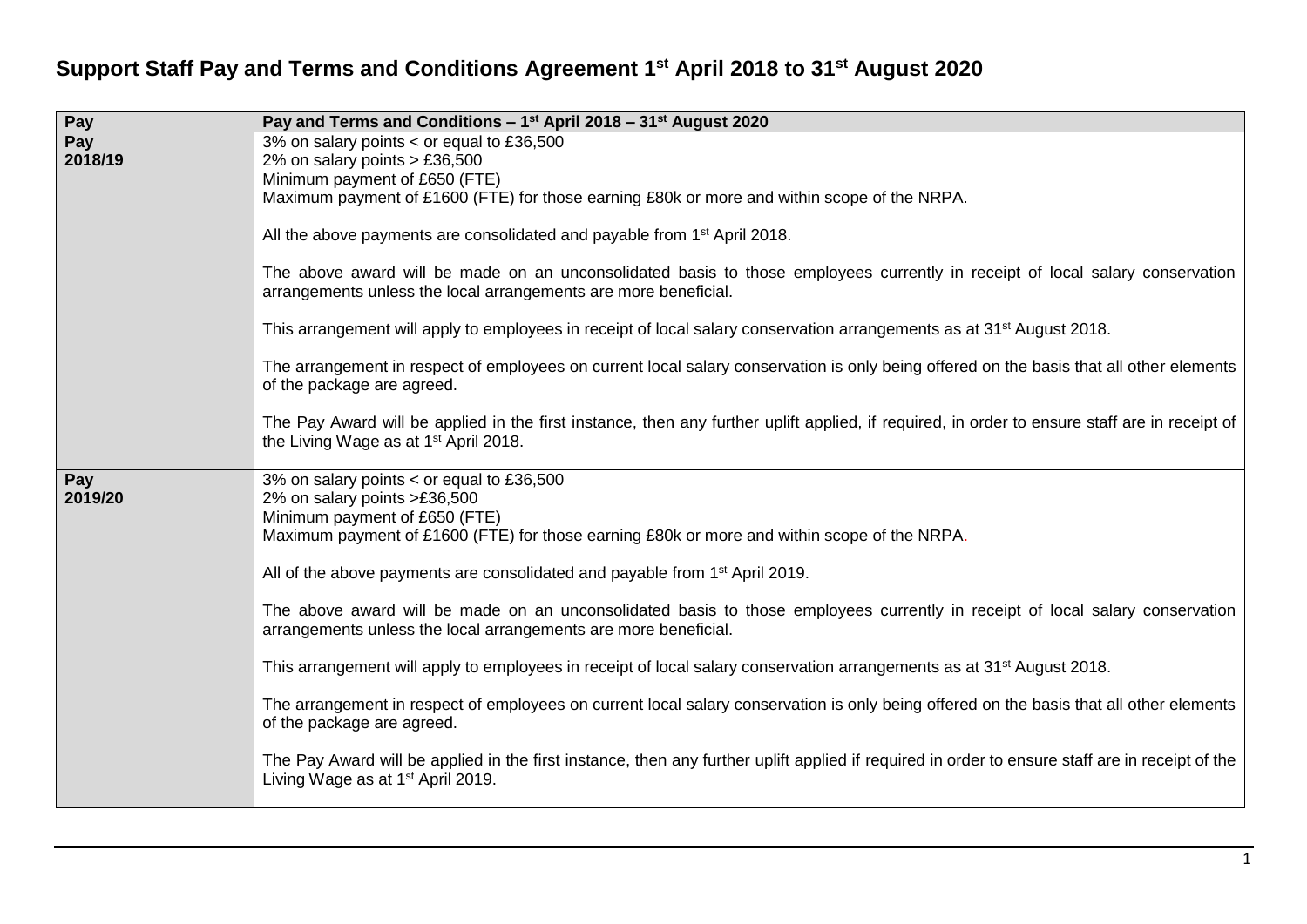| <b>Change of Pay</b>                      | £300 (FTE) or 5/12th of 2018 Public Sector Pay Policy whichever is the greater, on all salary points – paid from 1 <sup>st</sup> April 2020                                                                                                                                                     |
|-------------------------------------------|-------------------------------------------------------------------------------------------------------------------------------------------------------------------------------------------------------------------------------------------------------------------------------------------------|
| Settlement Date to 1st<br>September 2020  | The above payment is consolidated.                                                                                                                                                                                                                                                              |
|                                           | The 5/12 <sup>th</sup> payment will be calculated on the basis of:<br>5/12ths of 3% on salary points < or equal to £36,500<br>5/12ths of 2% on salary points $> \text{\pounds}36,500$<br>Maximum payment of 5/12ths of £1600 (FTE) for those earning £80k or more and within scope of the NRPA  |
|                                           | The above award will be made on an unconsolidated basis to those employees currently in receipt of local salary conservation<br>arrangements unless the local arrangements are more beneficial.                                                                                                 |
|                                           | This arrangement will apply to employees in receipt of local salary conservation arrangements as at 31 <sup>st</sup> August 2018.                                                                                                                                                               |
|                                           | The arrangement in respect of employees on current local salary conservation is only being offered on the basis that all other elements<br>of the package are agreed.                                                                                                                           |
|                                           | The Pay Award will be applied in the first instance, then any further uplift applied if required in order to ensure staff are in receipt of the<br>Living Wage as at 1 <sup>st</sup> April 2020.                                                                                                |
| <b>Pay and Rewards</b><br><b>Strategy</b> | The employers are committed to a fair and equitable pay and rewards package, inclusive of terms and conditions of service.                                                                                                                                                                      |
|                                           | This commitment is underpinned by the core principle that workforce changes are designed not to disadvantage, but rather the joint<br>aspiration is to improve conditions overall.                                                                                                              |
|                                           | The employers will ensure that all reasonable and practical steps will be taken to ensure employees whose salaries are affected<br>detrimentally as a result of organizational/workforce change are supported through the transition stage to minimize and mitigate any<br>financial detriment. |
|                                           | The employers' genuine intention is to mitigate the effects of salary and job changes through retraining and staff development.                                                                                                                                                                 |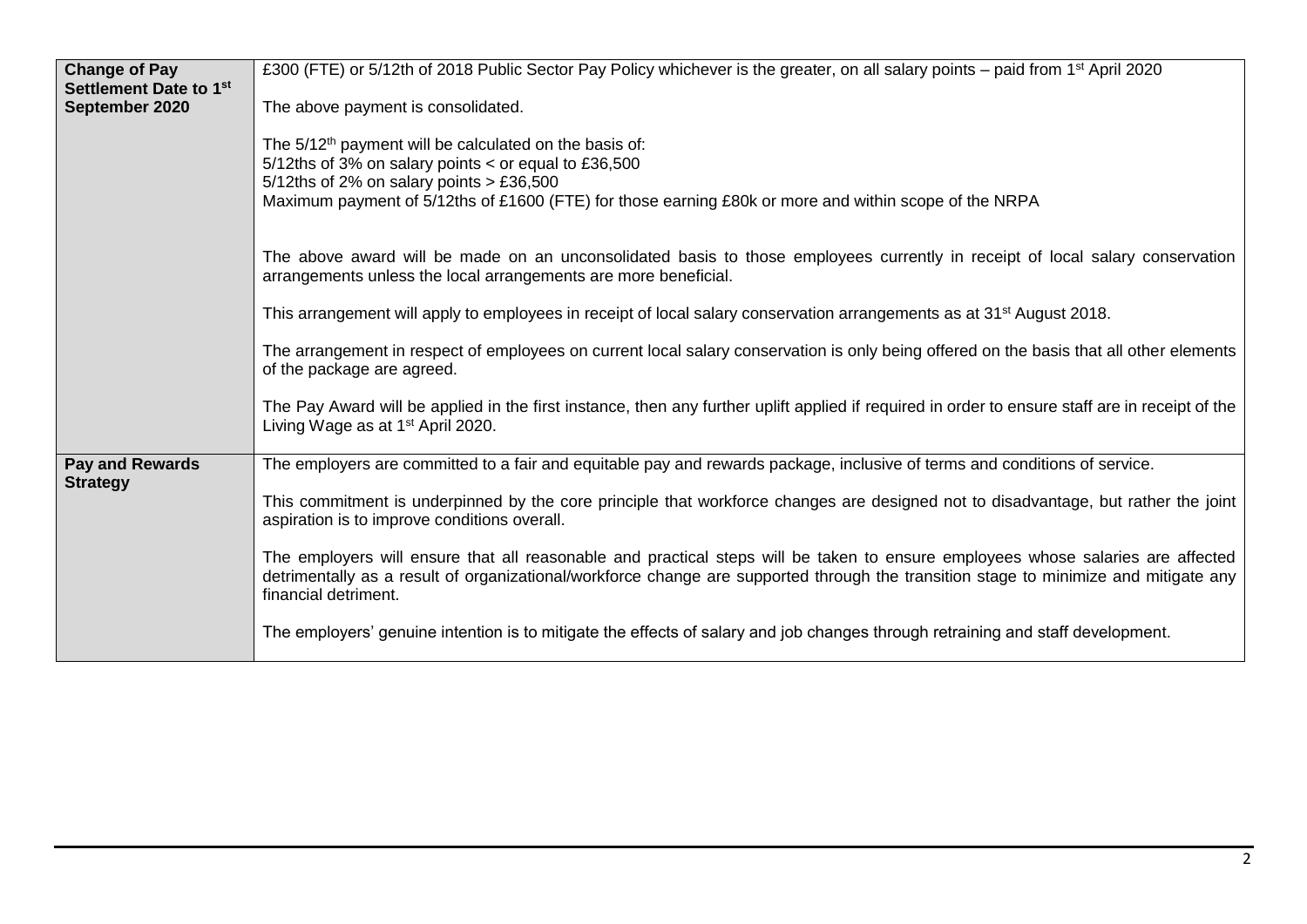| <b>Conditions of</b><br><b>Service</b>                                     |                                                                                                                                                                                                                                                                                                                                                                                                                                                                                                                 |
|----------------------------------------------------------------------------|-----------------------------------------------------------------------------------------------------------------------------------------------------------------------------------------------------------------------------------------------------------------------------------------------------------------------------------------------------------------------------------------------------------------------------------------------------------------------------------------------------------------|
| <b>Annual Leave</b>                                                        | 45 days inclusive of all public, fixed and closure days.<br>The additional day will be either flexible or fixed as determined by individual colleges.                                                                                                                                                                                                                                                                                                                                                           |
|                                                                            | The additional day is to be applied from 1 <sup>st</sup> September 2018. The employers are clear that this will be an employers' final position on<br>annual leave recognising that the trade unions reserve the right to revisit.                                                                                                                                                                                                                                                                              |
| <b>Working Week and</b><br><b>Working Day</b>                              | The full time working week for support staff will be 35 hours per week normally worked between Monday and Friday.<br>The working day for support staff will normally be between 0800 and 1800. This definition has no impact or relation to the core terms<br>and conditions relating to pay, working hours and allowances. Qualification and criteria for allowances are as specified overleaf. This<br>definition also does not apply to existing staff specifically contracted to work out with these hours. |
| <b>Managing</b><br><b>Workforce/Organisational</b><br><b>Change Policy</b> | Committed to developing a policy, not procedure. The policy will contain a strong and firm focus on retraining.<br>Collective best endeavours will be made to agree the policy by December 2018                                                                                                                                                                                                                                                                                                                 |
| <b>Unsocial Hours Working</b>                                              | Time and One Third for all standard hours worked between 2100 and 0600 and on Sunday (midnight to midnight).<br>Not paid if any other enhanced rate applies (e.g shift/overtime). This allowance will apply from 1 November 2018.                                                                                                                                                                                                                                                                               |
| <b>Standby</b>                                                             | £100 per week for participation in a recognised locally agreed standby rota.<br>This allowance will apply from 1 <sup>st</sup> November 2018.                                                                                                                                                                                                                                                                                                                                                                   |
| <b>Call-Out</b>                                                            | Minimum 2 hours payment. Travel time included.<br>On Standby:1.5x for hours on-call<br>Not On Standby: 2x for hours on-call.<br>Reasonable expenses may be claimed in conjunction with any Call-Out<br>This allowance will apply from 1 <sup>st</sup> November 2018.                                                                                                                                                                                                                                            |
| <b>Shift Working</b>                                                       | 14% for two alternating shift system > 14 hours<br>20% for three shift system including night shift.<br>Shift Patterns to be locally determined<br>This allowance will apply from 1 <sup>st</sup> November 2018                                                                                                                                                                                                                                                                                                 |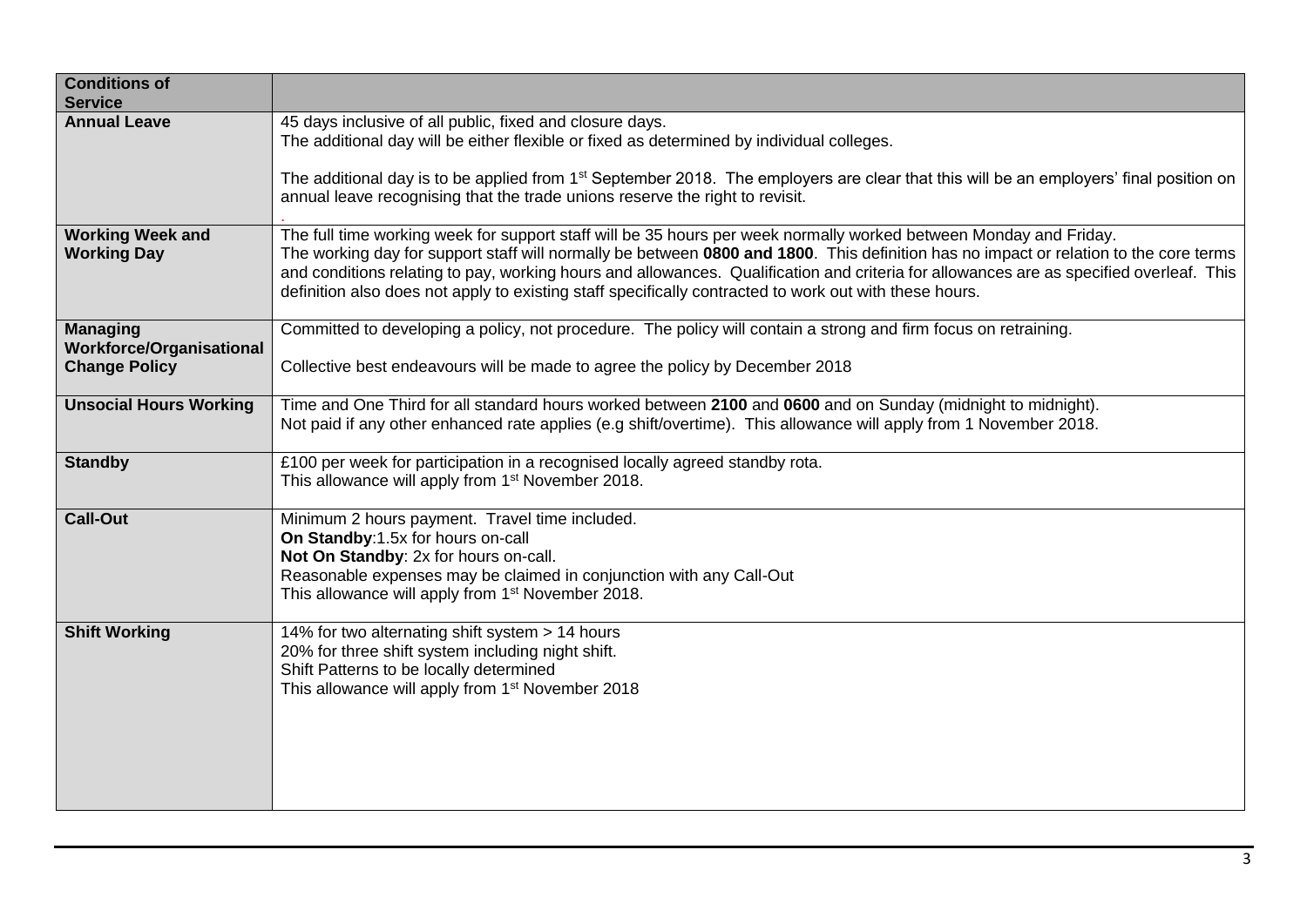| <b>Overtime</b>                                      | Plain time for all hours up to and including 35.                                                                                                                                                                                    |
|------------------------------------------------------|-------------------------------------------------------------------------------------------------------------------------------------------------------------------------------------------------------------------------------------|
|                                                      | 1.5x for all hours above 35 other than other than on a Sunday (midnight to midnight).<br>2x for all hours on Sunday.                                                                                                                |
|                                                      | No overtime is payable for those earning more than £40,000                                                                                                                                                                          |
|                                                      | This allowance will apply from 1 <sup>st</sup> November 2018.                                                                                                                                                                       |
|                                                      |                                                                                                                                                                                                                                     |
| <b>Work on a Closure or</b><br><b>Public Holiday</b> | If required to work on a local closure/public holiday payment will be double time for all hours worked (normal hours or overtime). In<br>addition, the member of staff is entitled to time off with pay at a later date as follows: |
|                                                      | -less than 3.5 hours this will equate to a half day off;                                                                                                                                                                            |
|                                                      | -more than 3.5 hours this will be a full day off.                                                                                                                                                                                   |
|                                                      | This allowance will apply from 1 <sup>st</sup> November 2018.                                                                                                                                                                       |
| <b>Closure Day/Public</b>                            | There will be a minimum of 12 local closure days.                                                                                                                                                                                   |
| <b>Holiday (for enhanced</b>                         | This will apply from 1 <sup>st</sup> November 2018.                                                                                                                                                                                 |
| rates)                                               |                                                                                                                                                                                                                                     |
| <b>Salary</b>                                        | 4 years cash conservation.                                                                                                                                                                                                          |
| <b>Conservation</b>                                  | Date of application 1 <sup>st</sup> September 2018, for all new salary conservation situations, including the outcome of job evaluation.                                                                                            |
|                                                      | Any new salary conservation arrangements from 1 <sup>st</sup> September 2018 will not have national pay awards applied nor will there be                                                                                            |
|                                                      | incremental progression.                                                                                                                                                                                                            |
|                                                      |                                                                                                                                                                                                                                     |
| <b>First Aid Rate</b>                                | £500 per annum payable from individuals next renewal date or commencement of duties. No cost of living allowance applied<br>automatically.                                                                                          |
|                                                      | This allowance will apply from 1 <sup>st</sup> November 2018.                                                                                                                                                                       |
|                                                      |                                                                                                                                                                                                                                     |
| <b>Transfer to Permanency</b>                        | Two years.                                                                                                                                                                                                                          |
|                                                      | Where posts are subject to time limited, specific external or project-based funding, or where staff are covering for maternity or sickness<br>absence, the transfer to permanency will not apply.                                   |
|                                                      |                                                                                                                                                                                                                                     |
|                                                      | Where appropriate after 1 year, contracts will be reviewed to assess permanency as appropriate to support the business needs of the                                                                                                 |
|                                                      | organisation.                                                                                                                                                                                                                       |
| <b>Modern Apprentices</b>                            | Modern Apprentices will be paid the Living Wage, as a minimum, applicable from 1 November 2018 and thereafter annually in                                                                                                           |
|                                                      | accordance with increases notified by the Living Wage Foundation.                                                                                                                                                                   |
|                                                      |                                                                                                                                                                                                                                     |